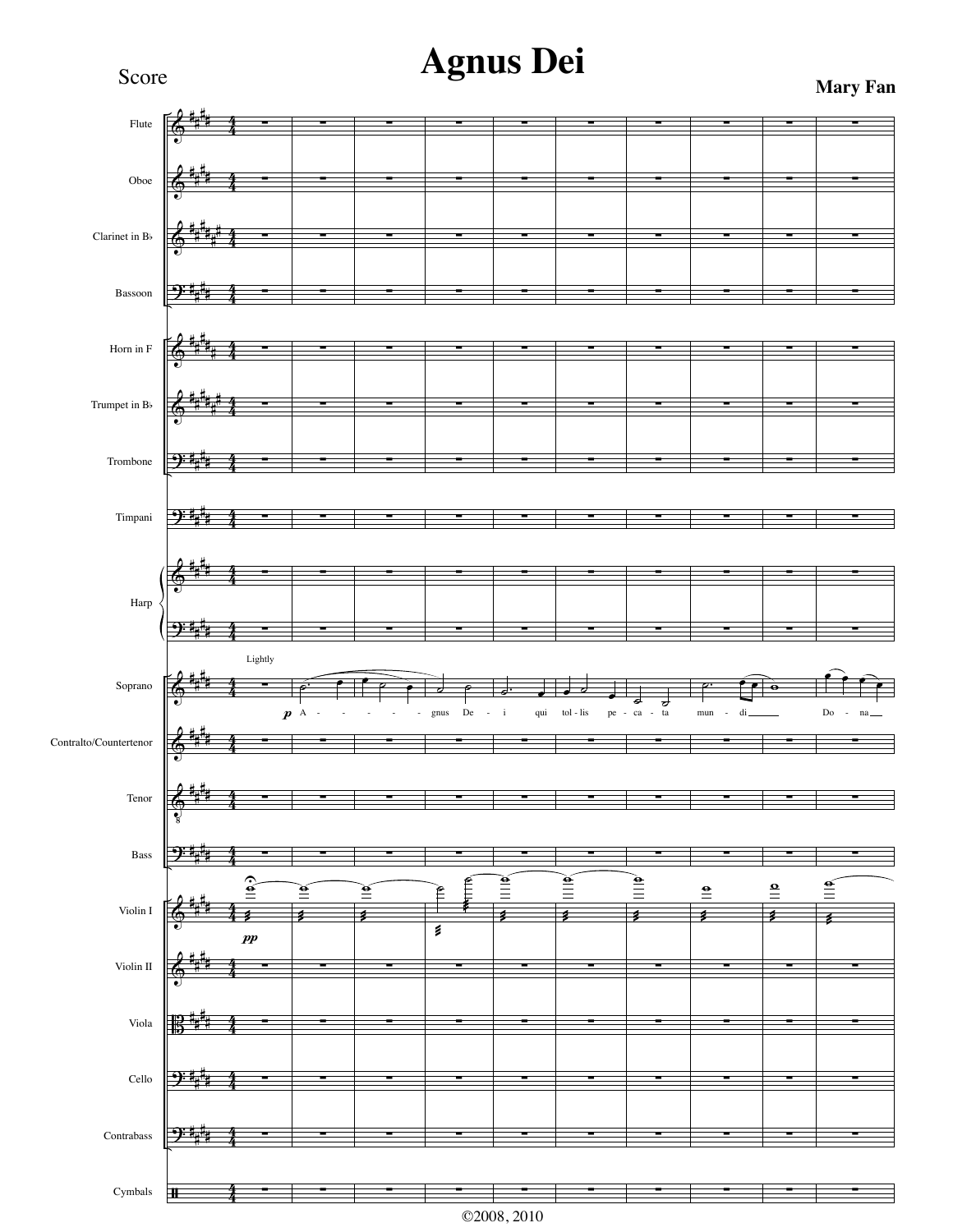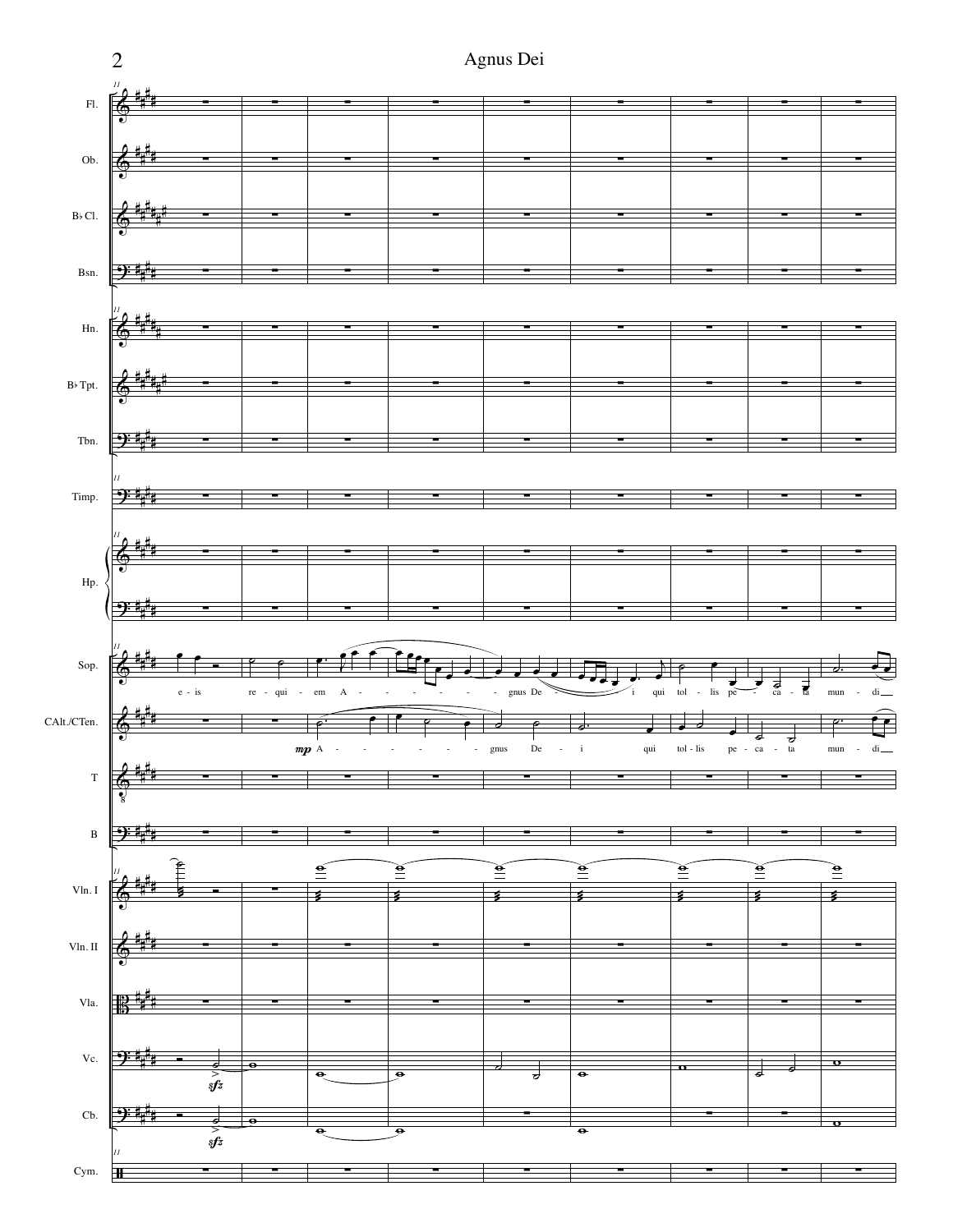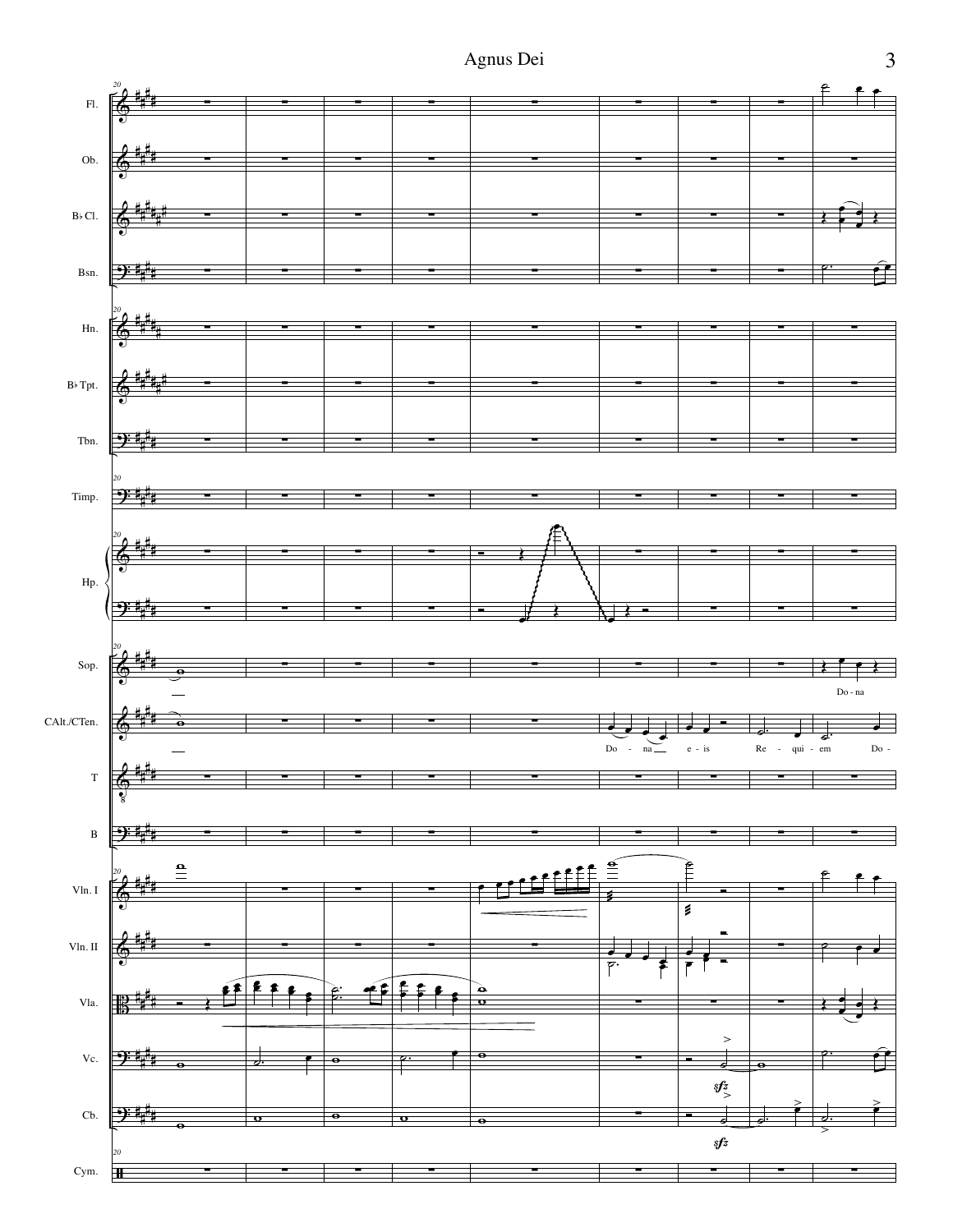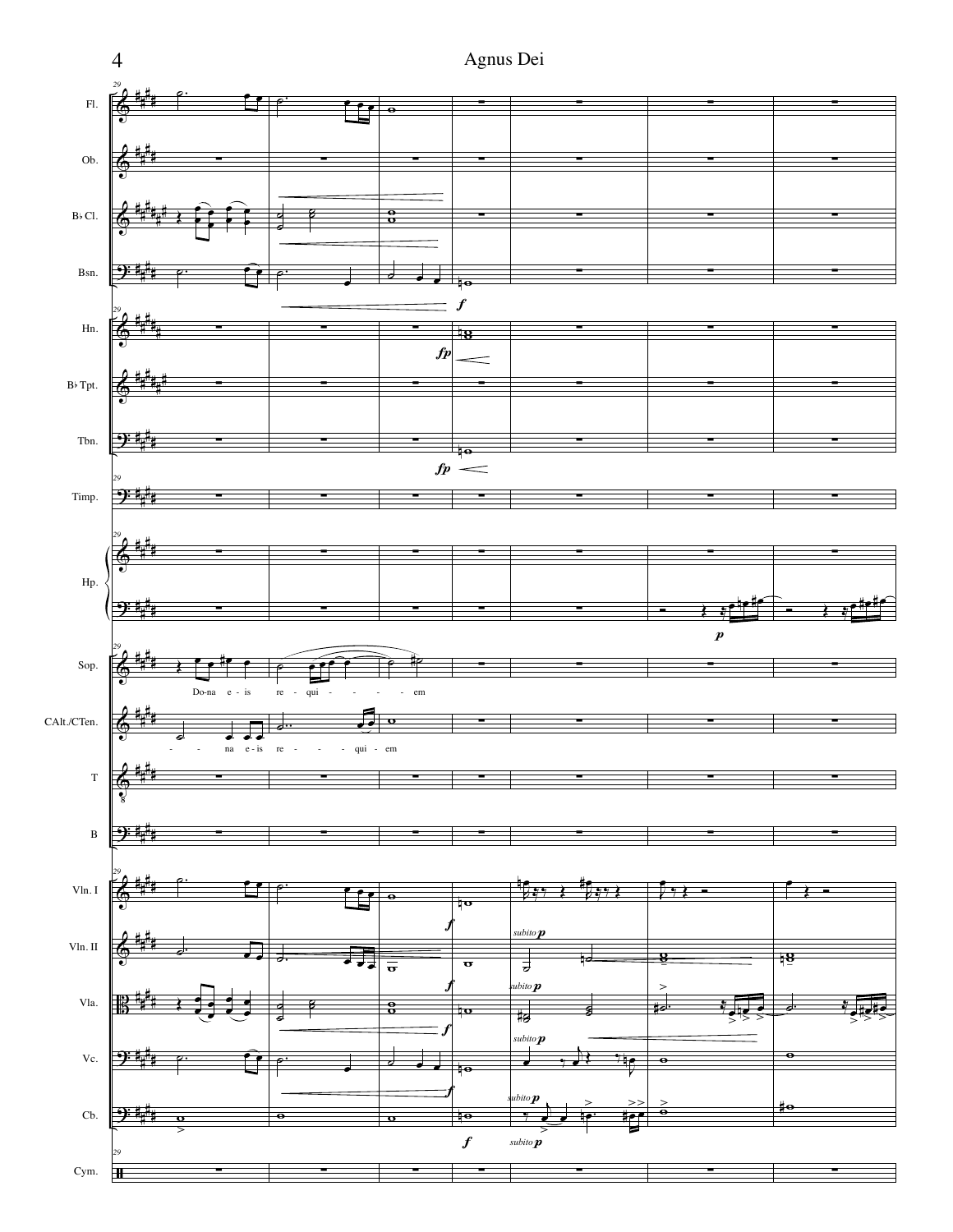## Agnus Dei

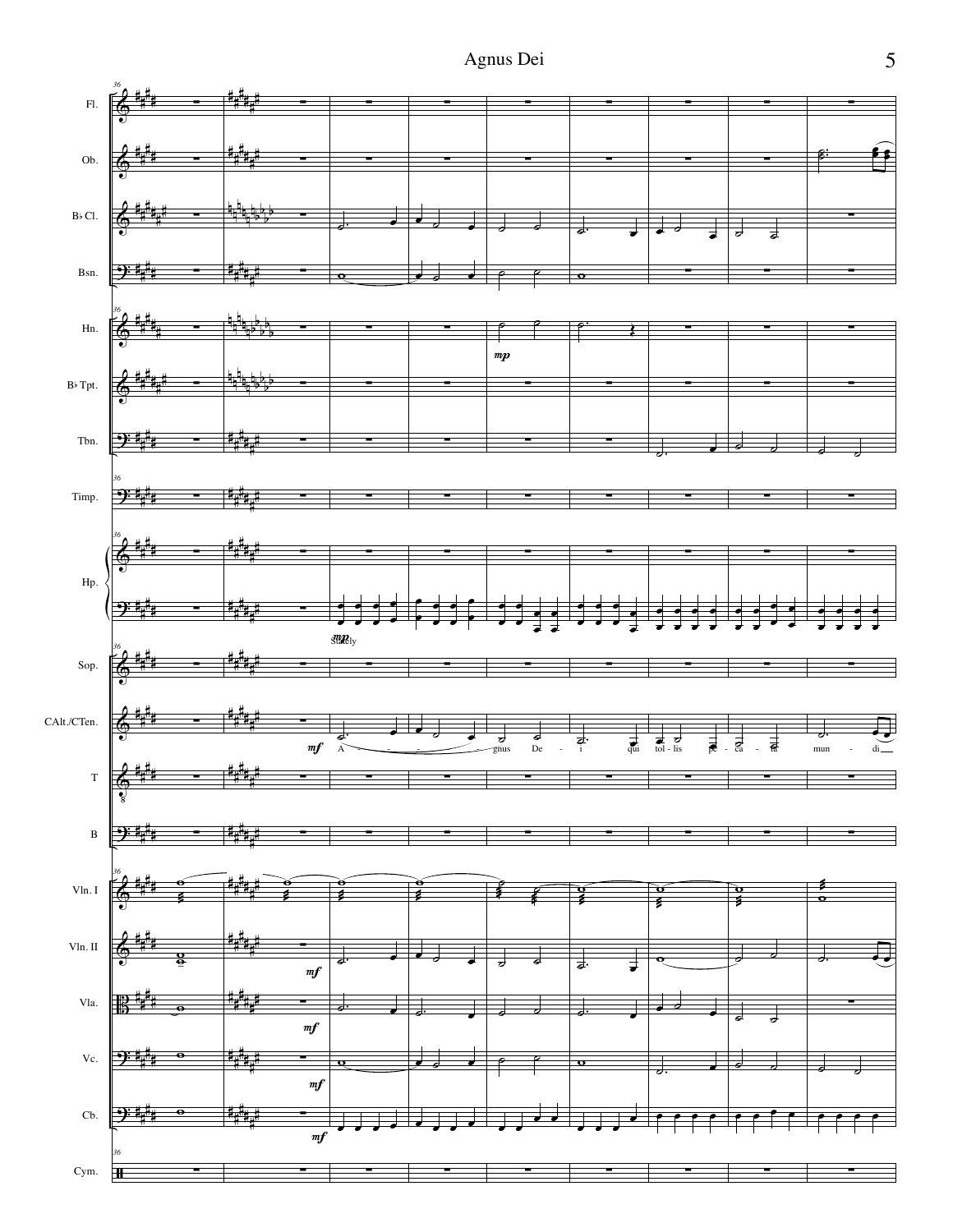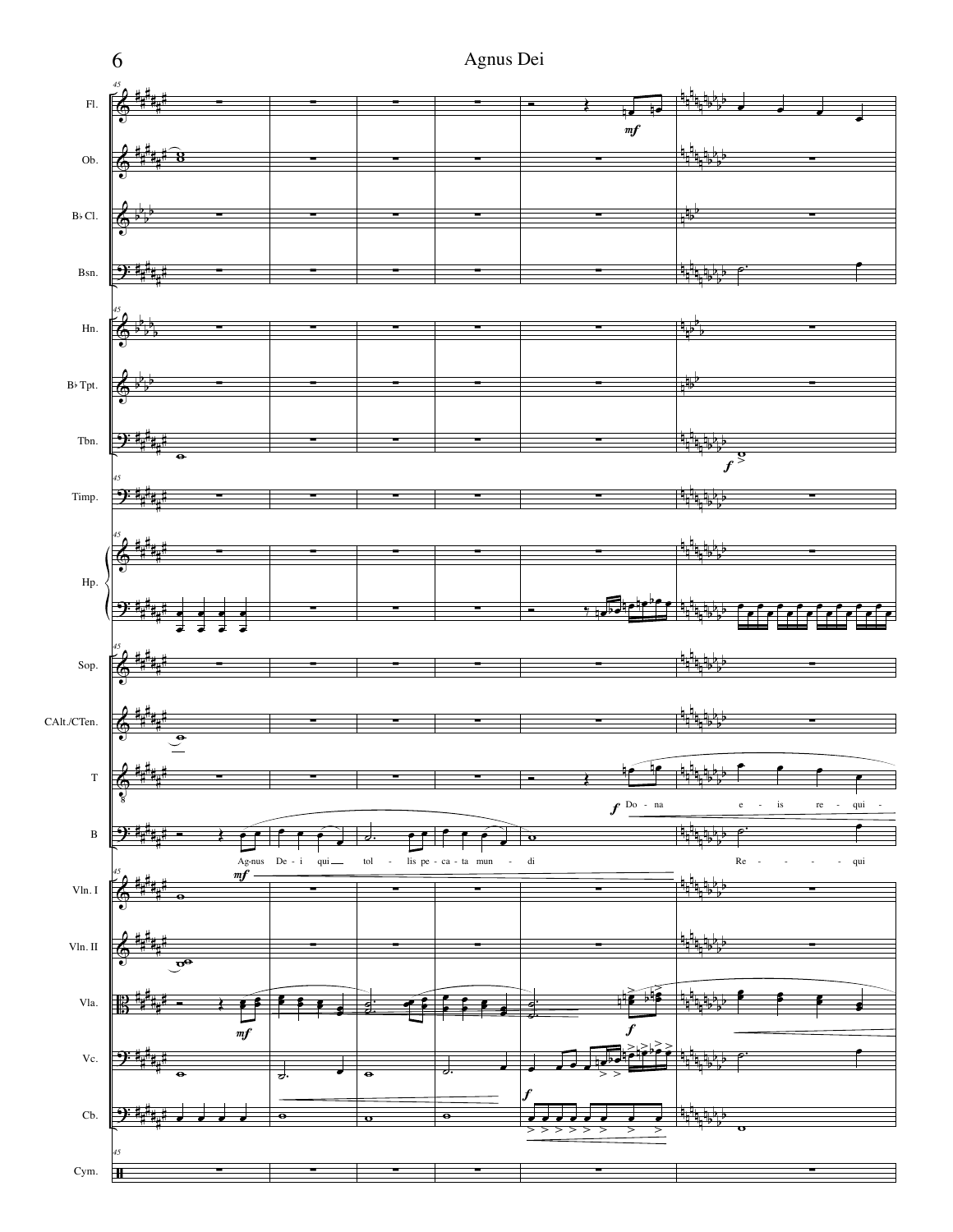Agnus Dei



**ffff**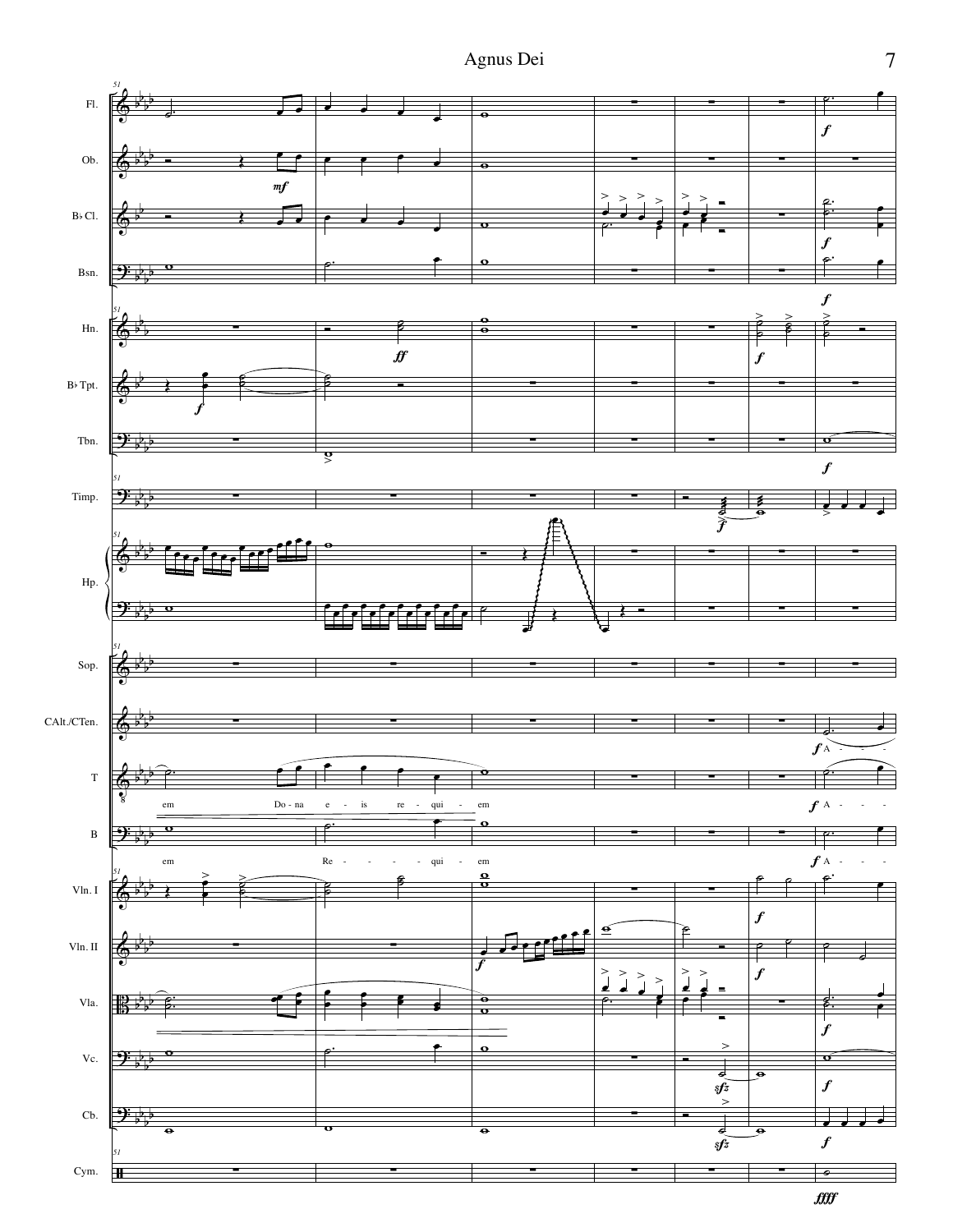